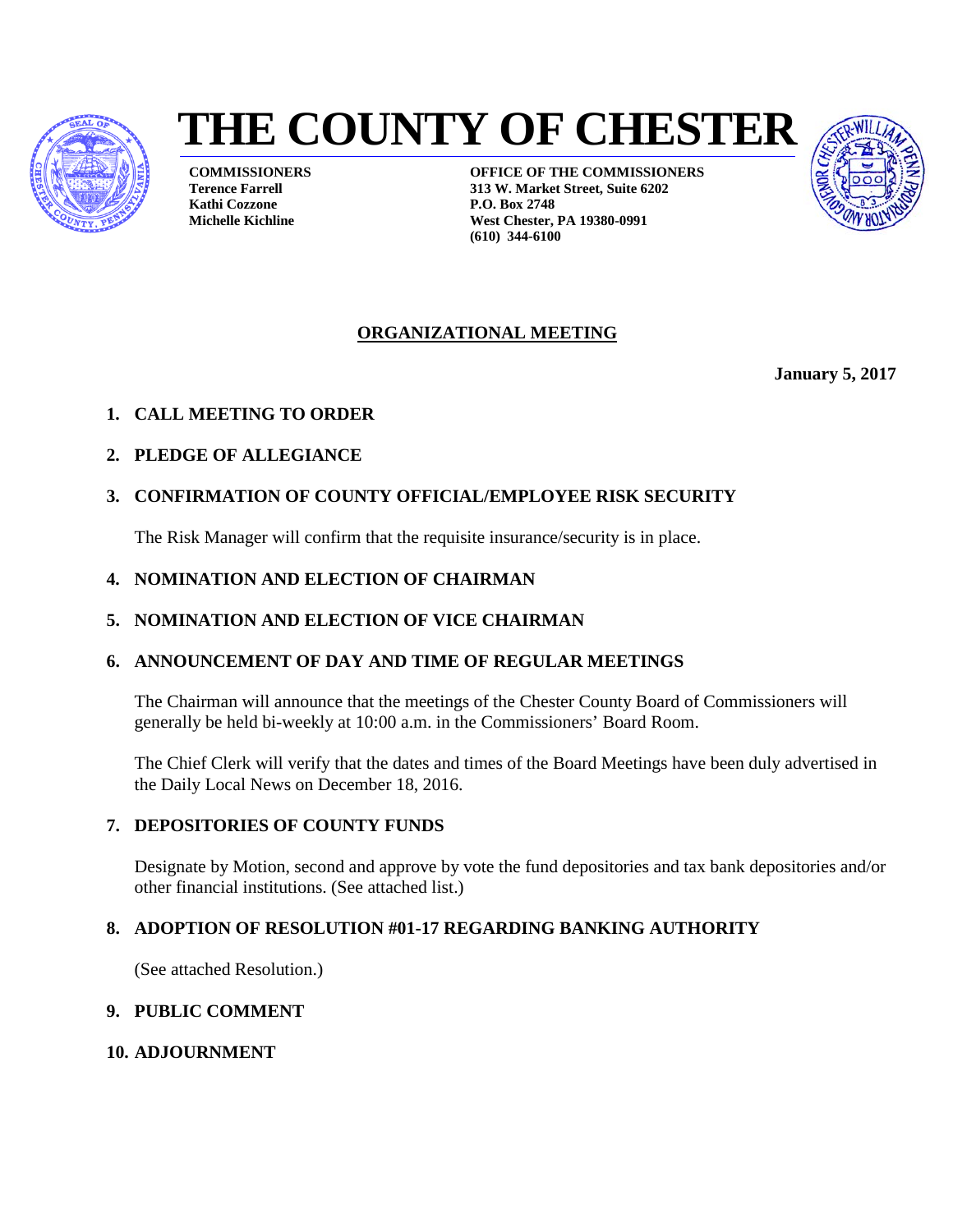

## **CERTIFICATE OF INSURANCE**

This certifies that **Chester County** is a member of the Pennsylvania Counties Risk Pool (PCoRP) and as such is provided with the following insurance coverage:

- . Property
- 0 General Liability
- $\bullet$ Law Enforcement Liability
- . Automobile Insurance
- 0 Errors & Omissions Insurance
- . Crime

These coverages are provided for the period 6/1/2016 - 6/1/2017 under PCoRP Coverage Document #PCoRP CD01-20160601. Coverage limits are listed on the last page of this certificate. Coverage exists for all county employees acting within the scope of their duties. A detailed listing of county employees covered for crime by PCoRP is attached. Questions about coverage should be referred to:

Karen Cohen at kcohen@pacounties.org or Marsha Elmer at melmer@pacounties.org or 800-895-9039

Signed: Karen Coron

PCoRP Representative

Frank Staudenmeier Chairman, PCoRP Board of Directors **PCoRP Administrator** PCoRP Administrator

John Sallade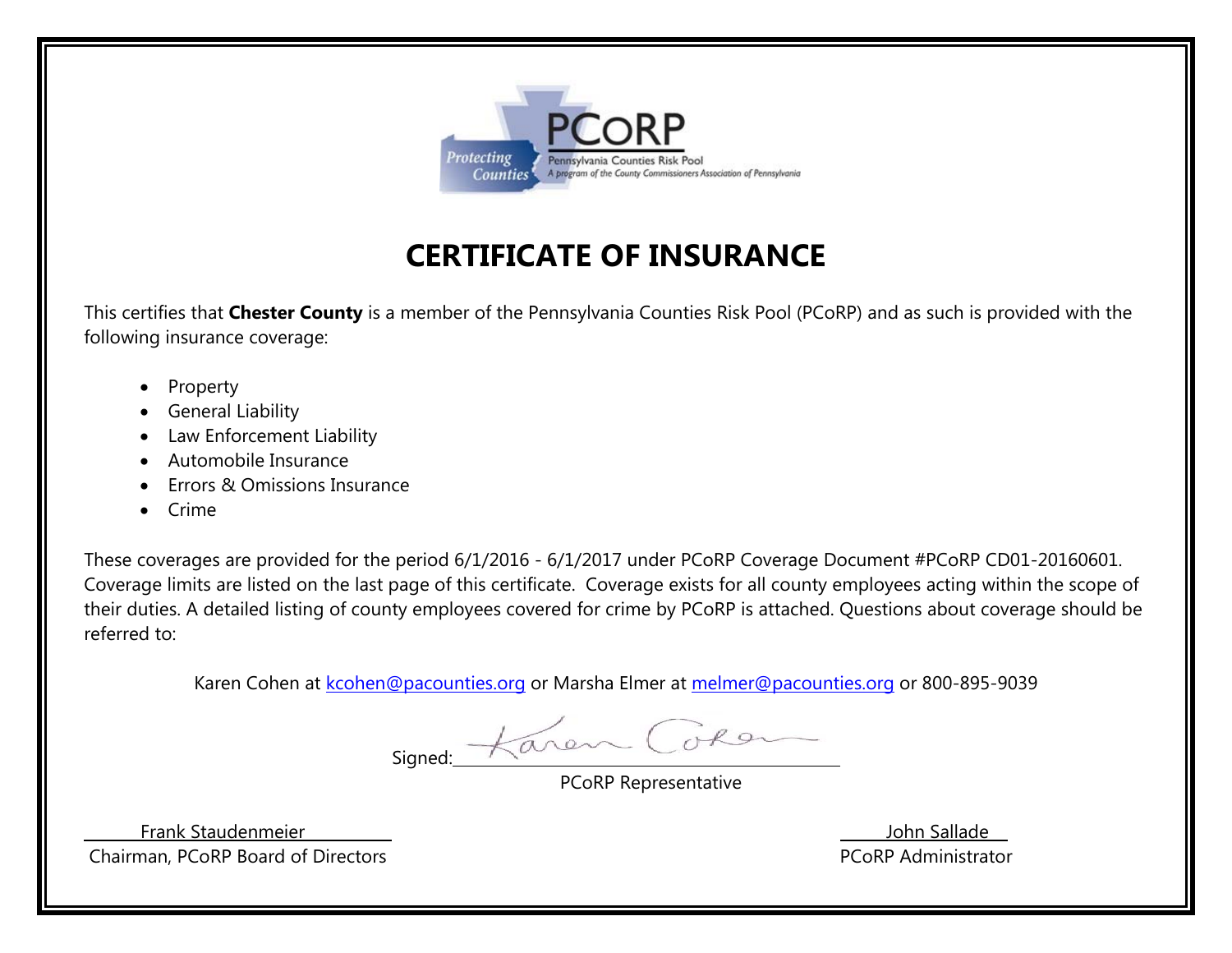

The following information provides a general outline of coverages included in the PCoRP program. This proposal does not alter, amend, or otherwise change policy language:

#### **PROPERTY LIABILITY**

- All Buildings General Liability
- All Personal Property  **All Personal Property** Law Enforcement Liability
- Computer Equipment Public Officials' Errors & Omissions
- Valuable Papers Automobile Liability
- 
- Automobile Physical Damage Professional Liability
- 
- 
- 
- Fine Arts  **Medical Payments (Auto & Premises)** 
	-

- Architect's Fees
- New Construction

#### **CRIME**

- Employee Dishonesty/Faithful Performance
- Loss Inside the Premises
- Loss Outside the Premises
- Money Orders and Counterfeit Paper Currency
- Depositors Forgery
- Computer Fraud including Fund Transfer Fraud

#### **County Officials Covered by Act 106**

The limit for employee dishonesty/faithful performance (\$1,000,000) is provided for all county employees and county public officials. The Act lists the following county officers and their home rule equivalents for whom official security must be provided: each county commissioner, chief clerk, controller, treasurer, prothonotary, sheriff, coroner, clerk of courts of the court of common pleas, clerk of the orphans' court division of the court of common pleas, recorder of deeds, register of wills, probation and parole officers (if required by order of the court), fire marshal and deputy fire marshals (if required by law), and secretary of the board of health and the health officer (if required by law). The Act also requires the county to obtain official security coverage for all county officers and employees who are not listed specifically in the Act, including deputies and other appointees in each county office, "who are required to receive, account for or hold any money and other property by virtue of their office or employment."

NOTE: PCoRP's crime coverage meets all the requirements of Act 106 of 2011.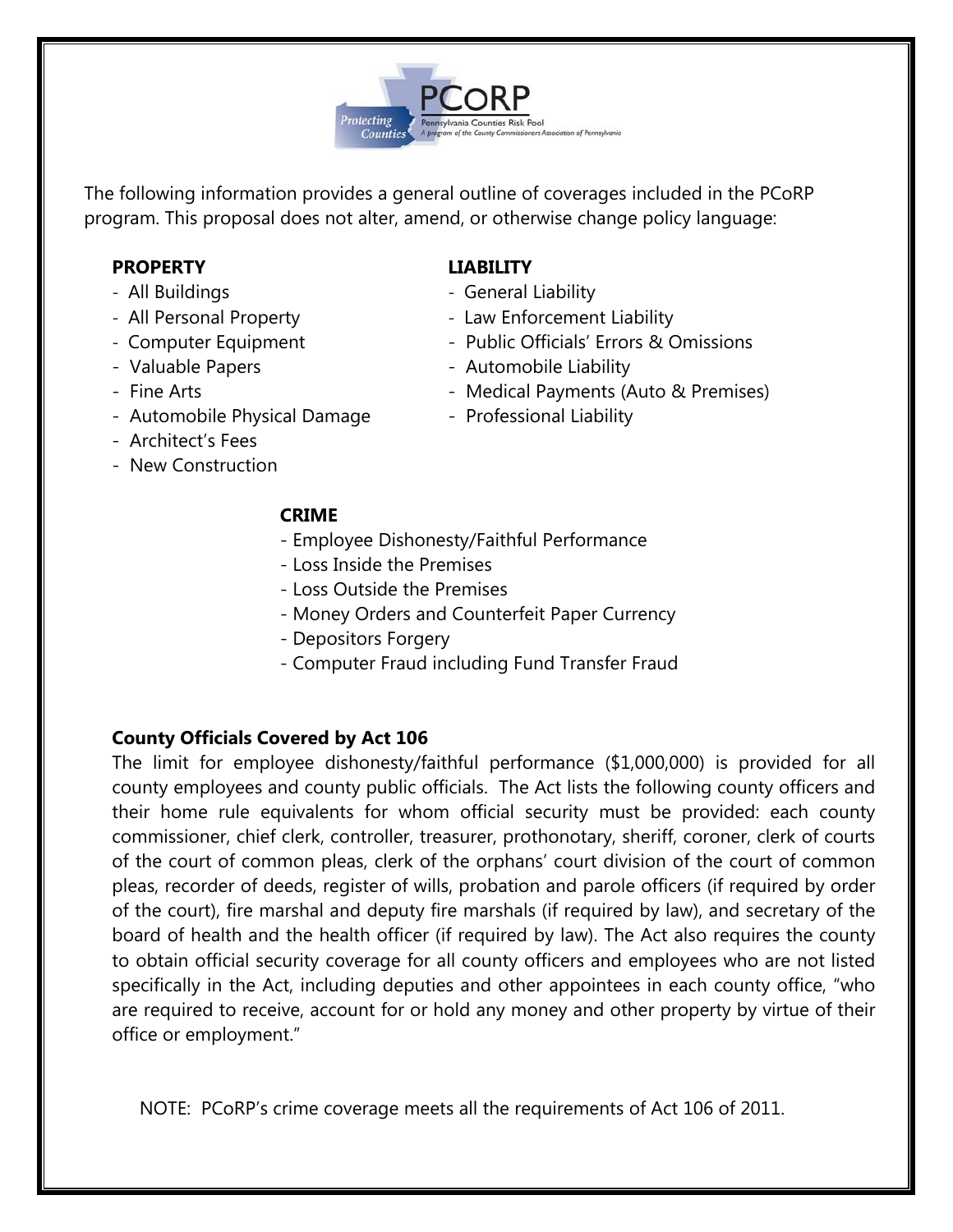### Depositories of County Funds

| Department or Account Name             | <b>Bank Name</b>                            |
|----------------------------------------|---------------------------------------------|
| <b>Concentration Account</b>           | TD Bank, NA                                 |
| <b>Disbursement Account</b>            | TD Bank, NA                                 |
| <b>Controlled Disbursement Account</b> | TD Bank, NA                                 |
| Payroll Account                        | <b>PNC Bank</b>                             |
| Canteen Fund - Regular                 | BB&T                                        |
| Canteen Fund - Savings                 | BB&T                                        |
| Clerk of Courts (10 accounts)          | <b>Wells Fargo</b>                          |
| Correctional Center - Regular          | BB&T                                        |
| Correctional Center - Welfare          | BB&T                                        |
| <b>Detectives Evidence Escrow</b>      | BB&T                                        |
| District Court 15-1-01                 | <b>DNB First</b>                            |
| District Court 15-1-02                 | TD Bank, NA                                 |
| District Court 15-1-03                 | <b>DNB First</b>                            |
| District Court 15-1-04                 | BB&T                                        |
| District Court 15-1-05                 | <b>Key Bank</b>                             |
| District Court 15-2-01                 | <b>Phoenixville Federal</b><br>Bank & Trust |
| District Court 15-2-03                 | <b>DNB First</b>                            |
| District Court 15-2-05                 | M & T Bank                                  |
| District Court 15-2-06                 | BB&T                                        |
| District Court 15-2-07                 | BB&T                                        |
| District Court 15-3-01                 | BB&T                                        |
| District Court 15-3-04                 | BB&T                                        |
| District Court 15-3-05                 | BB&T                                        |
| District Court 15-3-06                 | M & T Bank                                  |
| District Court 15-3-07                 | <b>Fulton Bank</b>                          |
| District Court 15-4-01                 | <b>Citizens Bank</b>                        |
| District Court 15-4-02                 | <b>DNB First</b>                            |
| District Court 15-4-03                 | <b>DNB First</b>                            |
| District Court 15-4-04                 | BB&T                                        |
| Health Bank (S Branch)                 | TD Bank, NA                                 |
| <b>OMBH</b>                            | Meridian Bank                               |
| Prison (4 accounts)                    | BB&T                                        |
| Pocopson Home (2 accounts)             | Wells Fargo                                 |
| Prothonotary (2 accounts)              | <b>DNB First</b>                            |
| Prothonotary - Regular                 | <b>DNB First</b>                            |
| Prontonotary - Old Escrow              | <b>DNB First</b>                            |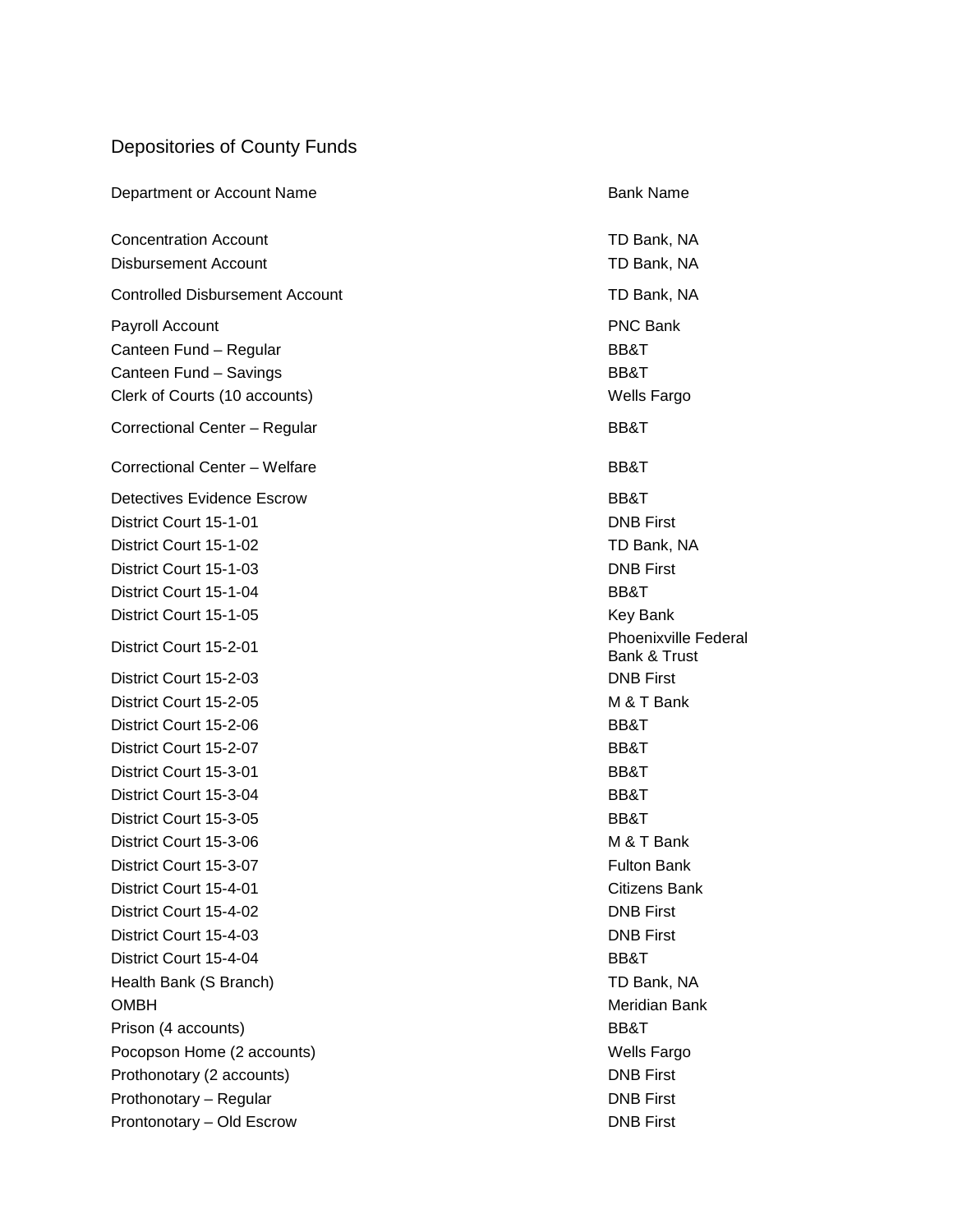| Recorder of Deeds (2 accounts)<br><b>Recorder of Deeds</b><br>Register of Wills (6 accounts) | <b>DNB First</b><br><b>DNB First</b><br><b>DNB First</b> |
|----------------------------------------------------------------------------------------------|----------------------------------------------------------|
| Register of Wills - Minor Attorney Account                                                   | <b>DNB First</b>                                         |
| Register of Wills - Orphans Court - (2 accounts)                                             | <b>DNB First</b>                                         |
| Sheriff                                                                                      | <b>DNB First</b>                                         |
| <b>Sheriff</b>                                                                               | <b>Franklin Mint</b><br><b>Federal Credit</b><br>Union   |
| <b>Sheriff</b>                                                                               | <b>Franklin Mint</b><br><b>Federal Credit</b><br>Union   |
| <b>Sheriff</b>                                                                               | Meridian Bank                                            |
| <b>Sheriff</b>                                                                               | BB&T                                                     |
| <b>Tax Claim Bureau</b>                                                                      | <b>Wells Fargo</b>                                       |
| <b>Tax Claim Escrow</b>                                                                      | <b>Wells Fargo</b>                                       |
| <b>Tax Claim Electronic Payments</b>                                                         | <b>DNB First</b>                                         |
| Treasurer                                                                                    | <b>DNB First</b>                                         |

Treasurer **Manufacturer Wells Fargo Wells Fargo**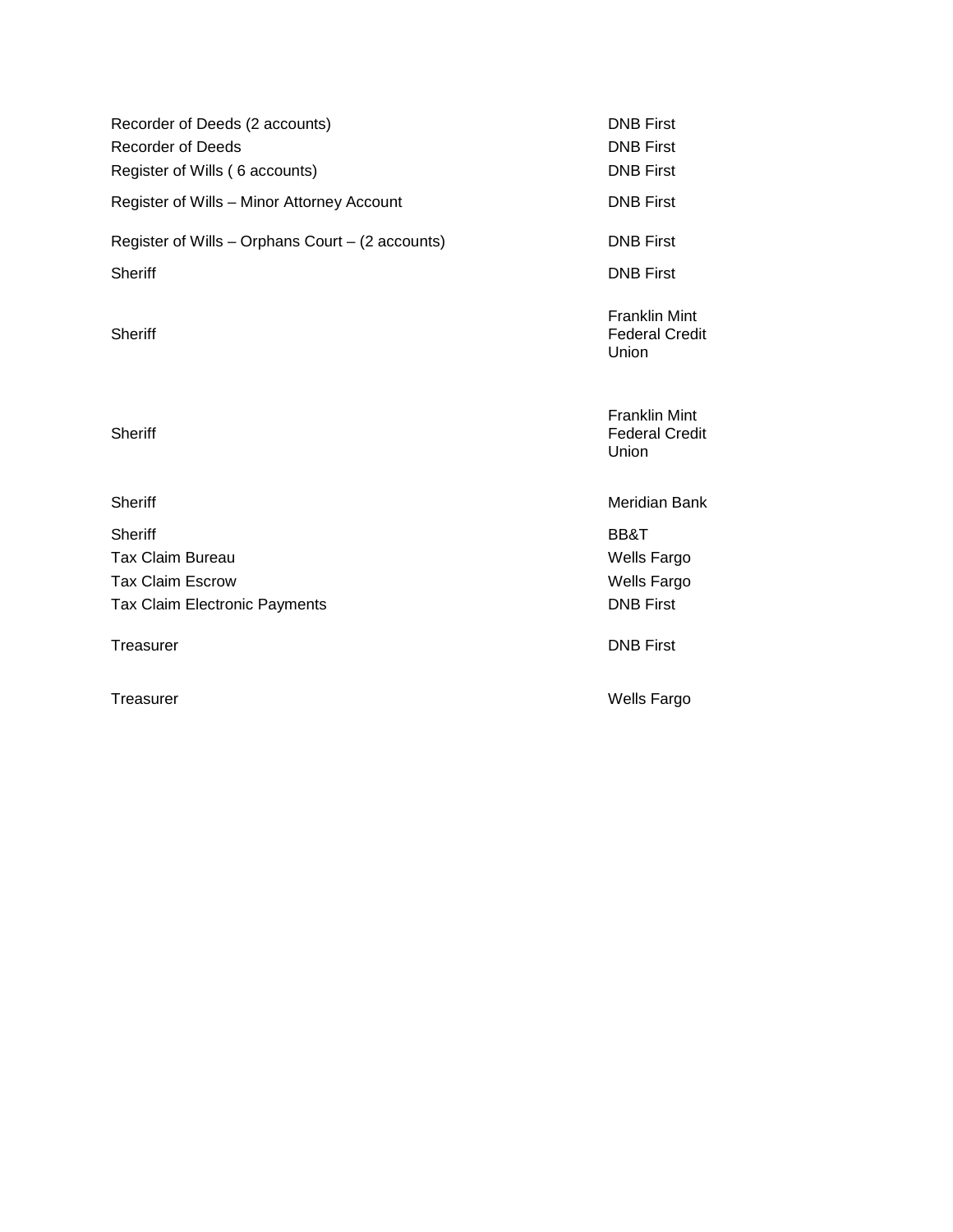#### **COUNTY OF CHESTER COMMONWEALTH OF PENNSYLVANIA Resolution #01-17**

\_\_\_\_\_\_\_\_\_\_\_\_\_\_\_\_\_\_\_\_\_\_\_\_\_\_\_\_\_\_\_\_\_\_\_\_\_\_\_\_\_\_\_\_\_\_\_\_\_\_\_\_\_\_\_\_\_\_\_\_\_\_\_\_\_\_\_\_\_

#### **RESOLUTION OF THE CHESTER COUNTY COMMISSIONERS AUTHORIZING DESIGNATED OFFICERS AND EMPLOYEES TO OPEN AND CLOSE BANK ACCOUNTS AND DELEGATE AUTHORITY TO OPEN AND CLOSE ACCOUNTS**

\_\_\_\_\_\_\_\_\_\_\_\_\_\_\_\_\_\_\_\_\_\_\_\_\_\_\_\_\_\_\_\_\_\_\_\_\_\_\_\_\_\_\_\_\_\_\_\_\_\_\_\_\_\_\_\_\_\_\_\_\_\_\_\_\_\_\_\_\_\_

Be it resolved this  $5<sup>th</sup>$  day of January 2017, that the following officers and employees have the authority to open and close bank accounts, to delegate authority to other individuals to open and close accounts and to sign checks and to do any and all requirements as related to banking authority:

Check signing authorization:

| 3 of 3 Terence Farrell, Commissioner |
|--------------------------------------|
| Kathi Cozzone, Commissioner          |
| Michelle Kichline, Commissioner      |
|                                      |

- And Norman MacQueen, Controller
- or Carol Pollitz, Deputy Controller
- And Ann Duke, Treasurer
- or Robin Purnell, Deputy Treasurer
- or Dawn Zunino, Billing & Assessment Specialist

Investments, wire transfer authorization and confirmations, but not to include  $3<sup>rd</sup>$  party disbursements:

Julie B. Bookheimer, Director of Financial Services Vickie S. Brown, Senior Financial Analyst/Assistant Christopher P. Burns, Senior Financial Analyst Sena Kim, Senior Financial Analyst

#### BOARD OF COMMISSIONERS

\_\_\_\_\_\_\_\_\_\_\_\_\_\_\_\_\_\_\_\_\_\_\_\_\_\_\_\_\_

\_\_\_\_\_\_\_\_\_\_\_\_\_\_\_\_\_\_\_\_\_\_\_\_\_\_\_\_\_

Terence Farrell, Commissioner

Kathi Cozzone, Commissioner

\_\_\_\_\_\_\_\_\_\_\_\_\_\_\_\_\_\_\_\_\_\_\_\_\_\_\_\_\_ Michelle Kichline, Commissioner

\_\_\_\_\_\_\_\_\_\_\_\_\_\_\_\_\_\_\_\_\_\_\_\_\_\_\_\_\_\_\_\_\_\_